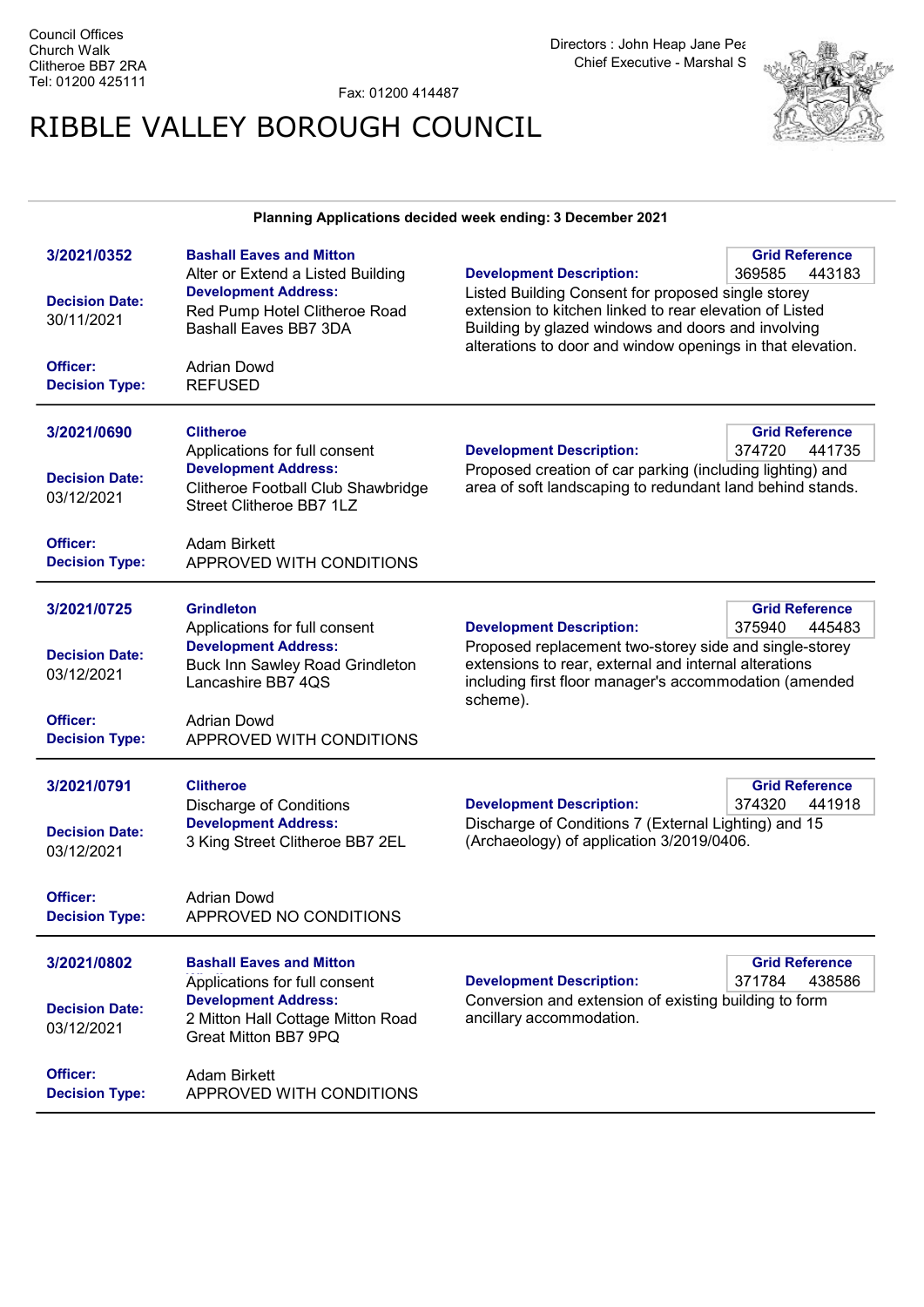| 3/2021/0853<br><b>Decision Date:</b><br>03/12/2021 | <b>Clayton-le-Dale</b><br>Applications for full consent<br><b>Development Address:</b><br>48 Knowsley Road West Wilpshire<br>Blackburn BB1 9PW      | <b>Grid Reference</b><br><b>Development Description:</b><br>368216<br>432607<br>Proposed two storey extension to the side of the property<br>and a single storey extension over the existing garage.        |
|----------------------------------------------------|-----------------------------------------------------------------------------------------------------------------------------------------------------|-------------------------------------------------------------------------------------------------------------------------------------------------------------------------------------------------------------|
| Officer:<br><b>Decision Type:</b>                  | <b>Adam Birkett</b><br>APPROVED WITH CONDITIONS                                                                                                     |                                                                                                                                                                                                             |
| 3/2021/0928<br><b>Decision Date:</b><br>01/12/2021 | <b>Whalley</b><br>Applications for full consent<br><b>Development Address:</b><br>The Old Police Station 13<br>Accrington Road Whalley BB7 9TD      | <b>Grid Reference</b><br><b>Development Description:</b><br>373417<br>436152<br>Proposed creation of car port to the rear of the property.                                                                  |
| Officer:<br><b>Decision Type:</b>                  | <b>Ben Taylor</b><br><b>REFUSED</b>                                                                                                                 |                                                                                                                                                                                                             |
| 3/2021/0958<br><b>Decision Date:</b><br>03/12/2021 | Longridge<br>Application for tree works<br><b>Development Address:</b><br>The Birches 20 Highfield Drive<br>Longridge PR3 3SN                       | <b>Grid Reference</b><br><b>Development Description:</b><br>360700<br>436970<br>Tree Works - T1 (Silver Birch) to be felled.                                                                                |
| Officer:<br><b>Decision Type:</b>                  | Alex Shutt<br><b>REFUSED</b>                                                                                                                        |                                                                                                                                                                                                             |
| 3/2021/0968<br><b>Decision Date:</b><br>01/12/2021 | <b>Grindleton</b><br>Applications for full consent<br><b>Development Address:</b><br>Spencers Farm Past Lane<br>Bolton-by-Bowland BB7 4PH           | <b>Grid Reference</b><br><b>Development Description:</b><br>375373<br>450753<br>Conversion of a redundant stone agricultural building to self<br>catering accommodation as a farm diversification.          |
| Officer:<br><b>Decision Type:</b>                  | Adam Birkett<br>APPROVED WITH CONDITIONS                                                                                                            |                                                                                                                                                                                                             |
| 3/2021/0980<br><b>Decision Date:</b><br>03/12/2021 | <b>Billington and Langho</b><br>Certificate of Lawfulness - Proposed<br><b>Development Address:</b><br>130 Whalley Road Langho<br>Blackburn BB6 8DD | <b>Grid Reference</b><br><b>Development Description:</b><br>370666<br>434377<br>Lawful Development Certificate for a proposed ground floor<br>infill extension.                                             |
| Officer:<br><b>Decision Type:</b>                  | <b>Ben Taylor</b><br>PERMISSION NOT REQUIRED                                                                                                        |                                                                                                                                                                                                             |
| 3/2021/1009<br><b>Decision Date:</b><br>01/12/2021 | Longridge<br>Applications for full consent<br><b>Development Address:</b><br>10 Southern Close Longridge PR3<br>3FS                                 | <b>Grid Reference</b><br><b>Development Description:</b><br>360170<br>436599<br>Demolition of detached garage and construction of<br>two-storey and single-storey extensions to side and porch<br>to front. |
| Officer:<br><b>Decision Type:</b>                  | Ben Taylor<br>APPROVED WITH CONDITIONS                                                                                                              |                                                                                                                                                                                                             |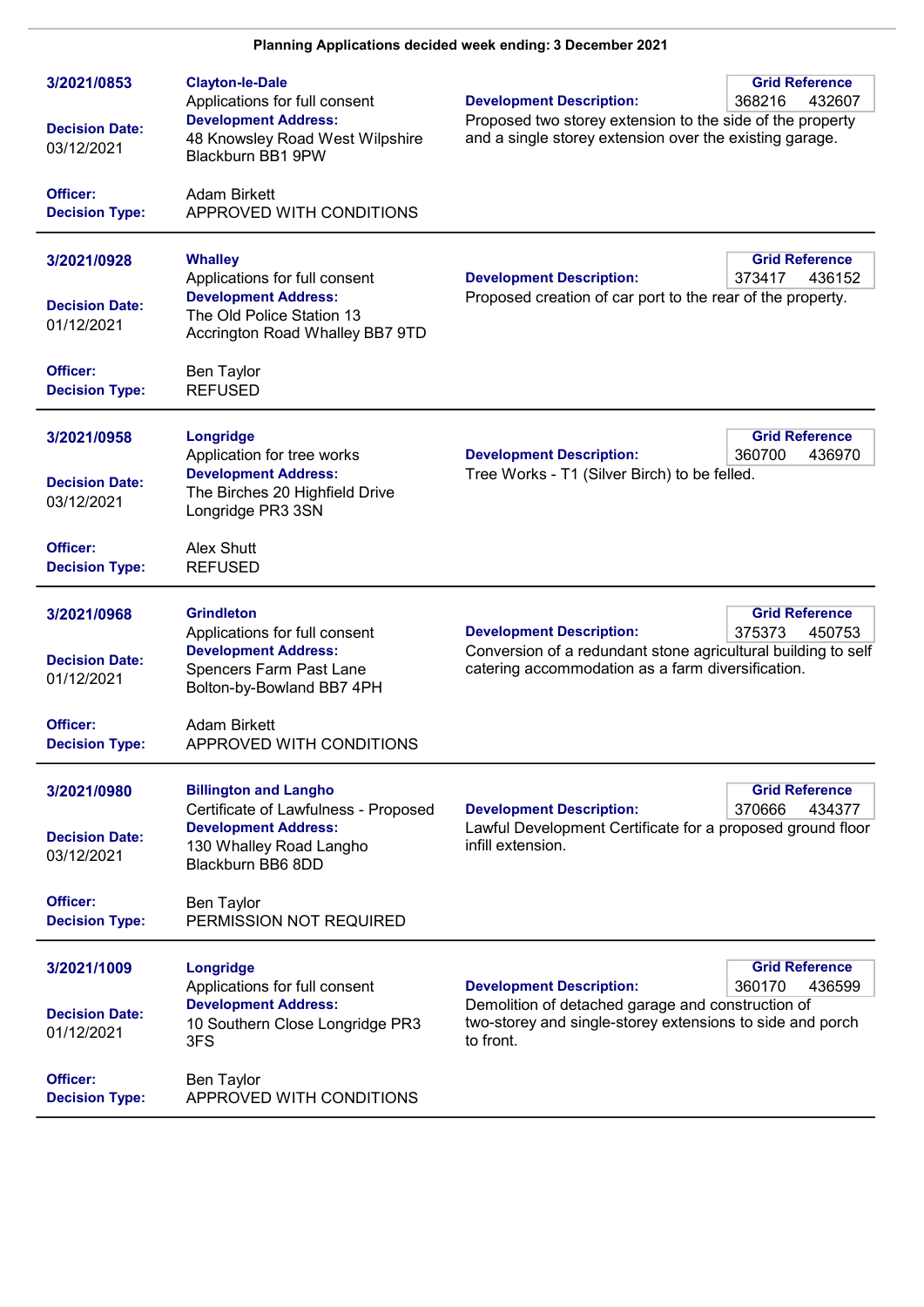| 3/2021/1010<br><b>Decision Date:</b><br>03/12/2021<br>Officer:<br><b>Decision Type:</b> | <b>Clitheroe</b><br>Applications for full consent<br><b>Development Address:</b><br>10 12 Castle Street Clitheroe BB7<br>2BX<br>Laura Eastwood<br>APPROVED WITH CONDITIONS                                              | <b>Development Description:</b><br>Change of use and conversion of the existing first and<br>second floor to create two residential apartments.<br>Alterations at the rear to create external stairs, cycle and<br>bin storage                            | <b>Grid Reference</b><br>374324<br>441789 |
|-----------------------------------------------------------------------------------------|-------------------------------------------------------------------------------------------------------------------------------------------------------------------------------------------------------------------------|-----------------------------------------------------------------------------------------------------------------------------------------------------------------------------------------------------------------------------------------------------------|-------------------------------------------|
| 3/2021/1011<br><b>Decision Date:</b><br>03/12/2021<br>Officer:<br><b>Decision Type:</b> | <b>Clitheroe</b><br>Alter or Extend a Listed Building<br><b>Development Address:</b><br>10 12 Castle Street, Clitheroe BB7<br>2BX<br>Laura Eastwood<br>APPROVED WITH CONDITIONS                                         | <b>Development Description:</b><br>Listed building consent. Change of use and conversion of<br>the existing first and second floor to create two residential<br>apartments. Alterations at the rear to create external stairs,<br>cycle and bin storage   | <b>Grid Reference</b><br>374324<br>441789 |
| 3/2021/1017<br><b>Decision Date:</b><br>30/11/2021<br>Officer:<br><b>Decision Type:</b> | Longridge<br><b>Discharge of Conditions</b><br><b>Development Address:</b><br>Overdale Dilworth Lane Longridge<br><b>PR3 3ST</b><br>Ben Taylor<br>APPROVED WITH CONDITIONS                                              | <b>Development Description:</b><br>Discharge of conditions 6 (Construction Method Statement)<br>and 7 (scheme for retaining structure) of application<br>3/2020/0885 (variation of 3/2018/0819).                                                          | <b>Grid Reference</b><br>360869<br>437290 |
| 3/2021/1040<br><b>Decision Date:</b><br>01/12/2021<br>Officer:<br><b>Decision Type:</b> | <b>Simonstone</b><br>S.106 Variation<br><b>Development Address:</b><br>Beacon Holme Whalley Road<br>Simonstone BB12 7HT<br>Laura Eastwood<br><b>REFUSED</b>                                                             | <b>Grid Reference</b><br><b>Development Description:</b><br>377134<br>434571<br>Variation of S106 agreement attached to planning<br>permission 3/1993/0056 in order to allow the annexe known<br>as Littleholme to be sold or let as a separate dwelling. |                                           |
| 3/2021/1043<br><b>Decision Date:</b><br>30/11/2021<br>Officer:<br><b>Decision Type:</b> | <b>Bolton-by-Bowland, Gisburn Forest and Sawley</b><br>Certificate of Lawfulness - Existing<br><b>Development Address:</b><br>Primrose Cottage Lower Gill<br>Tosside BD23 4SJ<br>John Macholc<br>APPROVED NO CONDITIONS | <b>Development Description:</b><br>Application for a Lawful Development Certificate for the use<br>of existing property Primrose Cottage as an unrestricted<br>use class C3 dwelling.                                                                     | <b>Grid Reference</b><br>378120<br>453662 |
| 3/2021/1048<br><b>Decision Date:</b><br>30/11/2021<br>Officer:<br><b>Decision Type:</b> | <b>Sabden</b><br>Applications for full consent<br><b>Development Address:</b><br>14-16 Whalley Road Sabden BB7<br>9DZ<br><b>Adam Birkett</b><br>APPROVED WITH CONDITIONS                                                | <b>Development Description:</b><br>Conversion of existing commercial floorspace to create<br>additional residential accommodation associated with an<br>existing dwelling.                                                                                | <b>Grid Reference</b><br>377861<br>437478 |